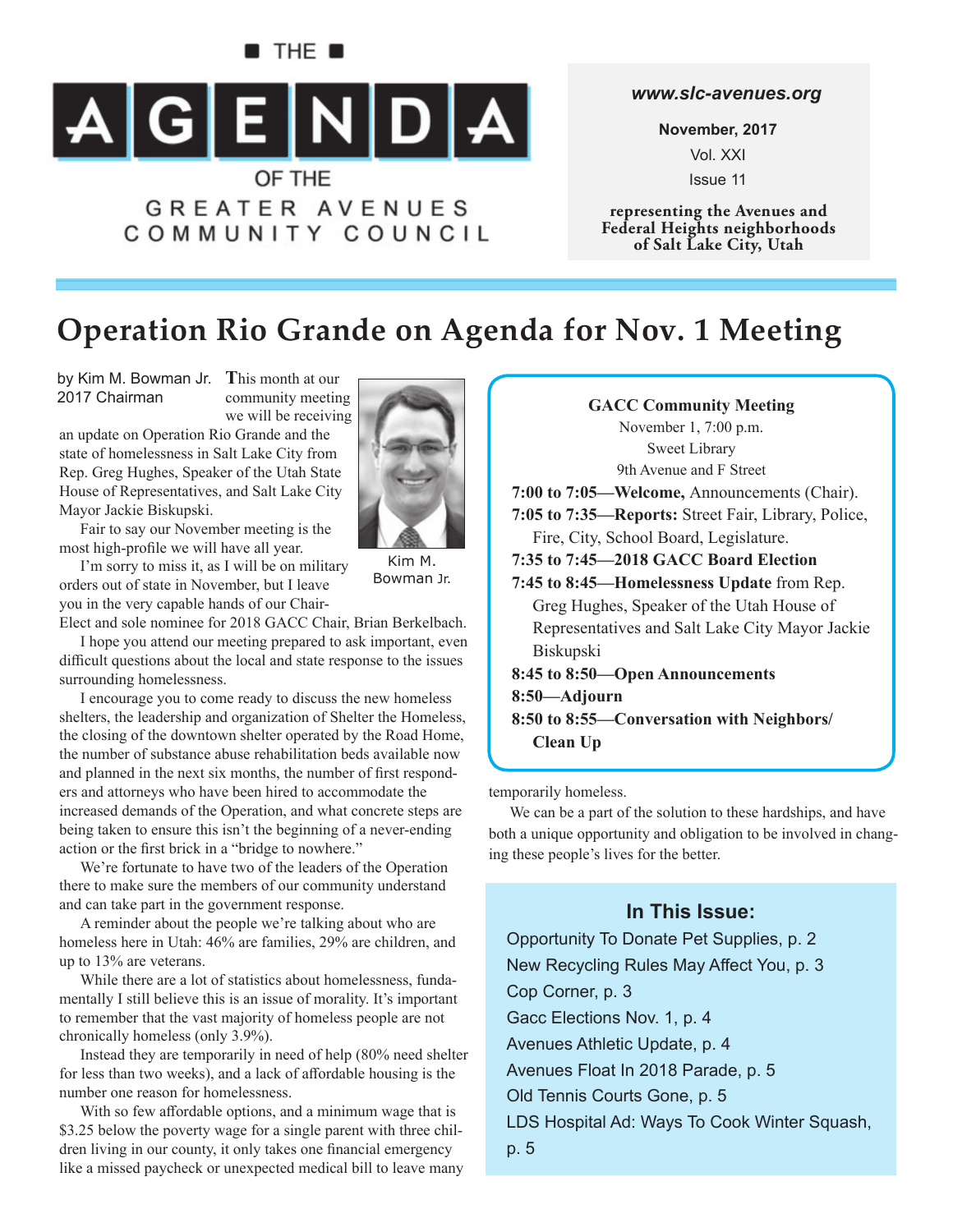#### **AVENUES COMMUNITY MEETINGS**

#### **GACC Council Meeting**

Wednesday, November 1, 2017, at 7 p.m., Sweet Library. For special accommodations contact the GACC chair at gaccchair@ slc-avenues.org. Open to the public, all welcome.

#### **GACC Board Meeting**

Wednesday, November 8, 2017, at 7 p.m., Sweet Library. For special accommodations contact the GACC chair at gaccchair $\omega$ slc-avenues.org. Open to the public, all welcome.

Community Life / Resources / *Free Stuff !*

**Sweet Branch Library,** 455 F Street (at 9th Avenue), 801-594- 8651, www.slcpl.org. Kids Calendar: Code Club. Monday, 4 p.m. - 5:30 p.m. Ages 8-18. Registration is required. Call 801- 594-8651 during library hours. • Playtime @ Sweet. Tuesday at 10 a.m. to 11:30 a.m. (Playtime for children 0 to 5 yearsold and their caregivers.) • Book Baby. Wednesday at 10:15 a.m. • Preschool Storytime. Wednesday at 11:15 a.m. • Art & Maker with Clever Octopus. Every Wednesday at 4 p.m. For these weekly events we're partnering with Clever Octopus, a local non-profit that uses reclaimed and reusable materials that would otherwise be destined for the landfill. Each month we'll explore famous artists and learn about their process before adding our own unique twist. • River, Swamp, Cave, Mountain. Performed by Plan B Theatre. Saturday, November 11 at 11 a.m. "Five-year-old JJ (who has lots of questions) and eight-year-old Izzy (a know-it-all who doesn't know it all) are siblings who have recently lost their grandmother. They embark on a funny and touching hero's journey to try to make sense of loss, grief, death and life." • Preschool Dance Party. Thursday, November 9 at 4 p.m. Dancers ages 3–7 can put on their finest dancewear and dance their socks off at our monthly dance parties. We'll have props and instruments to play with while our librarian DJs spin exclusive setlists. **Teen Calendar:** • Coding Club: Monday, 4 - 6 p.m. Registration is required.Call 801-594-8651 during library hours. Ages 8-18. •Film in the Crafternoon. "Labyrinth" Saturday, November 18 at 2 p.m. •Teen Tim Burton Film Series. "The Corpse Bride" . Friday, November 17 at 4 p.m. **Adult Calendar:** • Art Exhibit. The color of places. *Landscapes* by Cookie Allred. Reception, Saturday November 4 at 3 p.m. • Bob Ross Paint-along. November 11 at 2 p.m. • Author in the House: Alex Caldiero: An artist in residence at UVU in the Philosophy and Humanities department. Thursday, November 16 at 7 pm • Film in the Crafternoon. "Labyrinth" Saturday,

#### *The Agenda*

Publisher's Statement The monthly Greater Avenues Community Council newsletter *"The Agenda"* is mailed free to all residences in the Avenues. This publication is created to conduct the business of the Greater Avenues Community Council. Mail correspondence to P. O. Box 1679, Salt Lake City, UT 84110.

GACC 2017 Officers and Publisher Contacts: *Chair:* Kim M. Bowman Jr., gaccchair@slc-avenues.org. *Chair-elect:* vacant, gaccchairelect@slc-avenues.org *Past-chair:* Dave Alderman, past-chair@slc-avenues.org *Treasurer:* Michael Hughes, gacctreasurer@slc-avenues.org. *Secretary:* Peg Alderman, gaccsecretary@slc-avenues.org. *Newsletter:* Dave Jonsson, newsletter@slc-avenues.org. **GACC web page is www.slc-avenues.org.**

November 18 at 2 p.m. • Sweet Reads at Avenues Proper 376 8th Ave on November 28, 7 p.m. - 9 p.m.

- **The Salt Lake Avenues Community Choir (SLACC)** is rehearsing for its annual Christmas concert December 20. The concert will be at Libby Gardner Concert Hall near Second South and University Street. SLACC is organized as an official committee of the Greater Avenues Community Council.
- **Avenues Exercise Class,** -free- Everyone Welcome! Federal Heights Ward, 1300 Fairfax Road, Mondays and Wednesdays, 8:30 a.m. to 9:30 a.m. Renate 801-534-1443.
- **City Academy, 555 E. 200 S.,** 801-596-8489, www.cityacademyslc.org, Your neighborhood middle and high school. Art Stroll and Choir Performance: Wednesday, November 8, 6:30-8 p.m., free. "Broadway Review" – a rousing musical theater production, Thursday-Saturday, November 16-18, nightly at 7 p.m.
- **The 24th Season of the Eccles Organ Festival** continues Sunday, November 12 at 8 p.m. at the Cathedral of the Madeleine with a recital by David Baskeyfield, a talented young English concert organist now based in Rochester, New York. The concert program includes music by Wolfgang Amadeus Mozart, César Franck, Franz Liszt and Marcel Dupré. All performances of the Eccles Organ Festival are free of charge and open to the public. For more information call (801)328- 8941 or visit the website ecclesorganfestival.org.
- **Join Wasatch Elementary 6th Graders** for their annual Veterans Day Celebration on Friday, November 10th, 2017. There will be a school performance at 9:00 a.m. and a community performance at 11:00 a.m. in the Wasatch Elementary School Auditorium (30 R. Street). We invite veterans, their families, and our community at large to attend this special tribute our service men and women. The Veterans Day performance will begin promptly at 11:00 a.m. - please arrive early.

### **West High Students Ask For Help in Donations Quest**

**H**ello our names are William Hughes and Ronan Razak and we are ELPers\* at West High School. We are currently in a class called Utah Studies where we have to do a project to better Utah.

For our project we chose to get people to donate supplies for pets to Best Friends Animal Society.

We have decided to do this by setting up donation boxes for people to use.

Donation supplies include food, blankets, toys, beds, towels, and leashes. Cash is also accepted but a little differently. If you would like to donate cash please contact us by phone or email Thank you for helping out!

william.h968@slcstudents.org 801-556-1246, Ronanrazak@gmail.com 385-207-6276.

\*Known as ELPers, these 7th and 8th graders take core courses with their grade level peers, but also mingle with high school age kids in appropriate elective classes. The program is designed to support students through this developmental stage while challenging their minds to learn and grow.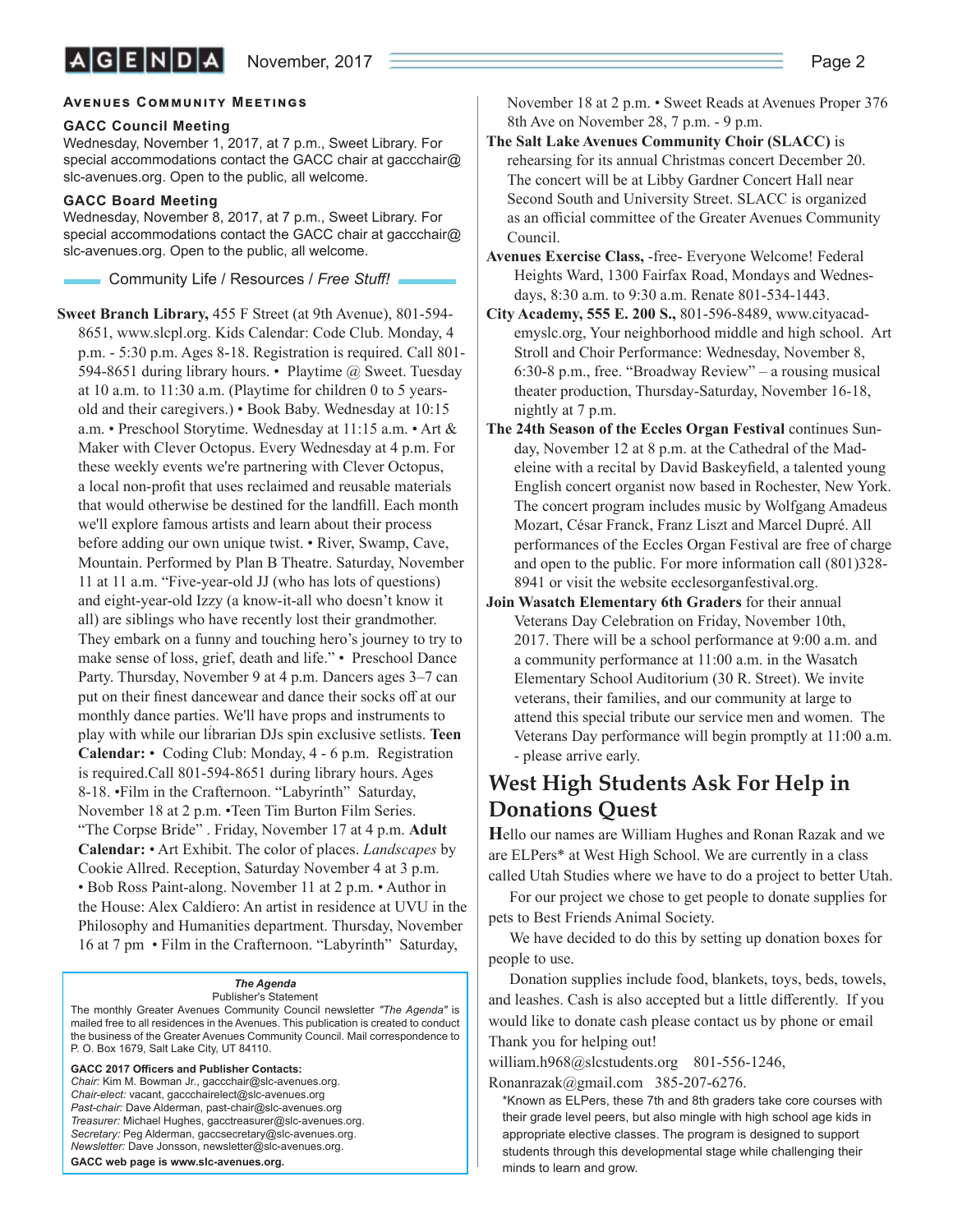### **Amended Salt Lake City ordinance on waste recycling every business and apartment owner should know about**

**S**alt Lake City has amended its solid waste and recycling ordinance and in January, businesses and multi-family developments will need to comply.

While Single-family residences are already required to participate in both curbside recycling and compost programs, the larger units haven't been so regulated.

It is estimated the businesses and multi-family properties produce 50% of all waste in the Salt Lake City, but only 10-15% of that waste is currently recycled.

Salt Lake City has a goal to achieve Zero Waste by 2040, which means all waste is recycled, reused, or composted instead of being sent to a landfill.

In an effort to increase business recycling and reduce waste to the landfill, Salt Lake City amended its Solid Waste and Recycling Ordinance (9.08.200) to include business and multi-family properties. The amendment went into effect January 4, 2016. Businesses have until January 4, 2018 to comply.

When widespread business and multi-family recycling goes into effect, more than 20,000 tons of material will be kept out of the landfill.

Furthermore, by recycling, businesses have the potential to save money and make a favorable impression on their customers.

The city has helpful information on this web site: http://www. slcgreen.com/business-recycling

Single-stream recycling programs, such as the blue cans provided to most Salt Lake City residential properties, accept the following items:

- Cardboard
- Mixed paper (newspaper, junk mail, magazines, catalogs, old files, reports, etc.)
- Metal food and beverage cans (aluminum, tin and steel cans)
- Plastic containers marked  $#1 #7$  (no plastic bags or Styrofoam- though check with your hauler to be sure)
- Food and beverage cartons (no food wrappings)
- If your business produces glass or compost, recycling those materials will help you meet the requirements. If you are not sure if the waste your business generates is recyclable, please email slcrecycles@slcgov.com for more information.

# **Did You Know?**

Businesses contribute up to 50 percent of waste in the city, but only 10 to 15 percent of the waste that gets currently recycled. City officials are hoping to change that with amendments to the city recycling ordinance.



by Detective Alen Gibic, Salt Lake City Police Dept.

**I**t is fall. School has been in session for a while now so continue to be cautious of buses with flashing stop signs and children playing on the sidewalks.

Also please be aware of burglaries and protect your property by locking it up and keeping it safe.

Det. Gibic

Be on the lookout for suspicious people

who roam your neighborhood seemingly without anywhere to go.

Call dispatch at 801-799-3000 to report such behaviors.

I would like to add that these are bizarre times for law enforcement. Morale is low, staffing is lower and the pool of qualified candidates is becoming more of a puddle.

This is your city and your law enforcement. If you support law and order then I encourage you to be louder than the vocal minority who seemingly is out to demonize good men and women who go to work every day with good intentions.

E-mail me on anything you might have questions about, even if it is seemingly not law enforcement related. I can direct you to the right people if I am unable to assist you. Thank you.

### **City Makes "Leaves Only" Cans Available Free**

City officials are making brown cans available free if you have a large volume of leaves. However, they suggest processing your leaves into mulch.

"We'd like to encourage folks to mulch some of them at home, which is great natural fertilizer and cuts down on the need to dispose of leaves all at once," says the website. More at https:// slcgreenblog.com/2017/09/21/compostleaves/.

The city says "It's also important to keep leaves out of the gutters and storm drains. This can cause localized

flooding, and organic material is actually a source of stormwater pollution that harms aquatic life." Learn more here: https://slcgreenblog.com/2017/10/12/its-leaf-season/.

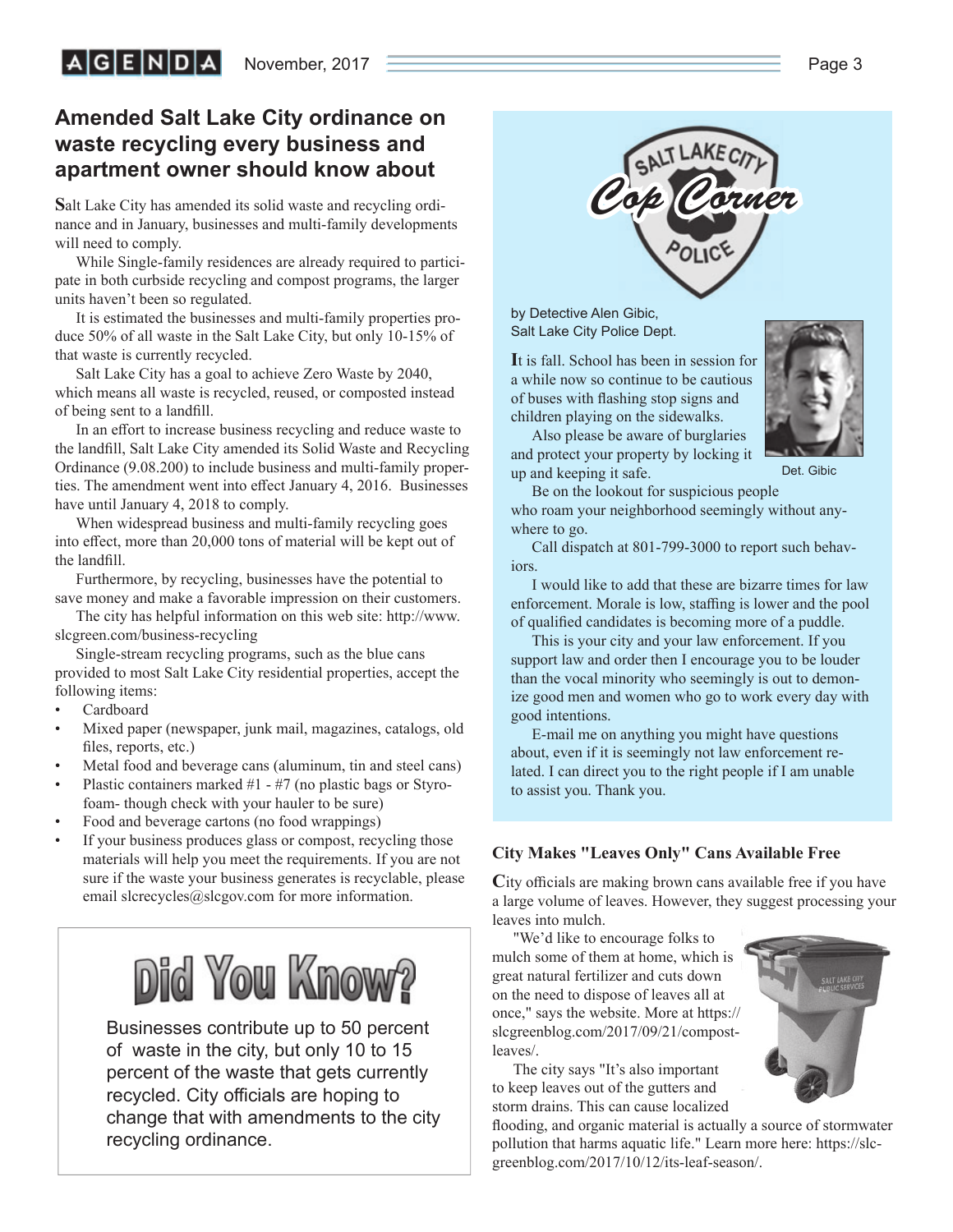### *Community Council Elections Set for General Meeting November 1*

At the October General Meeting, Dave Alderman, on behalf of the nominating committee, presented the slate of candidates for the Officers and Board for the GACC. No additional officer candidates were nominated from the floor. Nominations are now closed, so the officer candidates are running unopposed. The final vote will be held at the November General Meeting. Because the Chair-Elect moved during the year, we are electing both Chair and Chair-Elect for next year.

All officers and Board members will assume their new position at the close of the December General Meeting. Nominees for the officer positions are: **Chair** – Brian Berkelbach **Chair-Elect** – Jill Van Langeveld **Treasurer** – Michael Hughes **Secretary** – Nate Blouin The slate for Board of Directors is: **Canyon Road/West Aves**

Bonnie Athas\* Benjamin Ward Nate Blouin

Christine Cooke Laura Thomas Christopher Wharton **LDS Hospital** Dave Jonsson\* James Woolf\* Elizabeth Duszak **Northcrest** Carlton DeTar\* Dave Van Langeveld\* Craig Provost **Midwest** Phil Carroll\* Laura Cushman **MidEast** Michael Hughes\* Dianne Leonard\*

Daniel Gaffin Larry Spell **Lindsey Gardens** John Johnson\* Tara Wakefield\* Andrea Olson\* **Eastern Avenues** Dave Alderman\* Peg Alderman\* Genevieve Atwood\* **Arlington Hills** Janet Barnett\* **Federal Heights** Gwen Springmeyer\* Gene Fitzgerald \*current board member

#### By Mike Fowler

**T**he Avenues Athletics Association (AAA), a committee of the Greater Avenues Community Council, is a non-profit organization that facilitates several sport activities for residents of The Greater Avenues area.

The primary focus of the AAA is to create solidarity and foster a sense of community by providing fun and competitive recreation for local residents.

Currently, there are three organized leagues, each one played during different times of the year: volleyball (September – November), basketball (January – March) and soccer (May – July). With the completion of the 11th Avenue pickleball courts, we are in the process of developing a pickleball league.

All Avenues residents 18 years of age and older are invited to participate in any sport, in any way.

In addition to playing in the league

### **Update on the Avenues Athletic Association**

sports, there are many volunteer opportunities to plan and ensure the smooth operation of each league.

The Avenues Athletic Association is completely run by volunteers. Nobody is compensated because the purpose is to provide community members with additional ways to connect with their neighbors and we feel that one way of connecting is through community service.

The fees charged to players are used to cover facilities fees, equipment expenses, and referee costs (for basketball only).

We invite every Avenues resident to feel welcome to participate in the AAA.

If playing sports doesn't interest you very much, we hope residents feel welcome to volunteer and participate in the community (and meet a few of your neighbors).

Many of our volunteers also par-

ticipate in the league as athletes, splitting their time between playing and providing support for running games.

For the current volleyball league—and in preparation for the upcoming busy basketball and imminent pickleball leagues there are many current opportunities for volunteers. They include building captains, score keepers, game assistants, webmasters, and advertisers.

Games are on Thursday nights, usually from 7 to 9 p.m., at various locations (depending on the sport) but we are very flexible to schedules.

We also meet approximately every other week to discuss league play and ways to improve the experience for Avenues residents.

To find out more about the AAA, visit our website at www.aaaslc.com today. There, you can sign up to volunteer, ask a question, or sign up for a league.



to taper me off?



**T**he three cemetery gates on 11th Avenue actually have names. The farthest west gate is called the Murdock Gate, the center gate is called the Center Street Gate and the farthest east gate is called the Veterans Gate. The east and west gates were getting new gate hardware in October, of sturdier stuff than the previous gates, which occasionally were rammed through by over-eager cemetery visitors, said Mark Smith, cemetery sexton.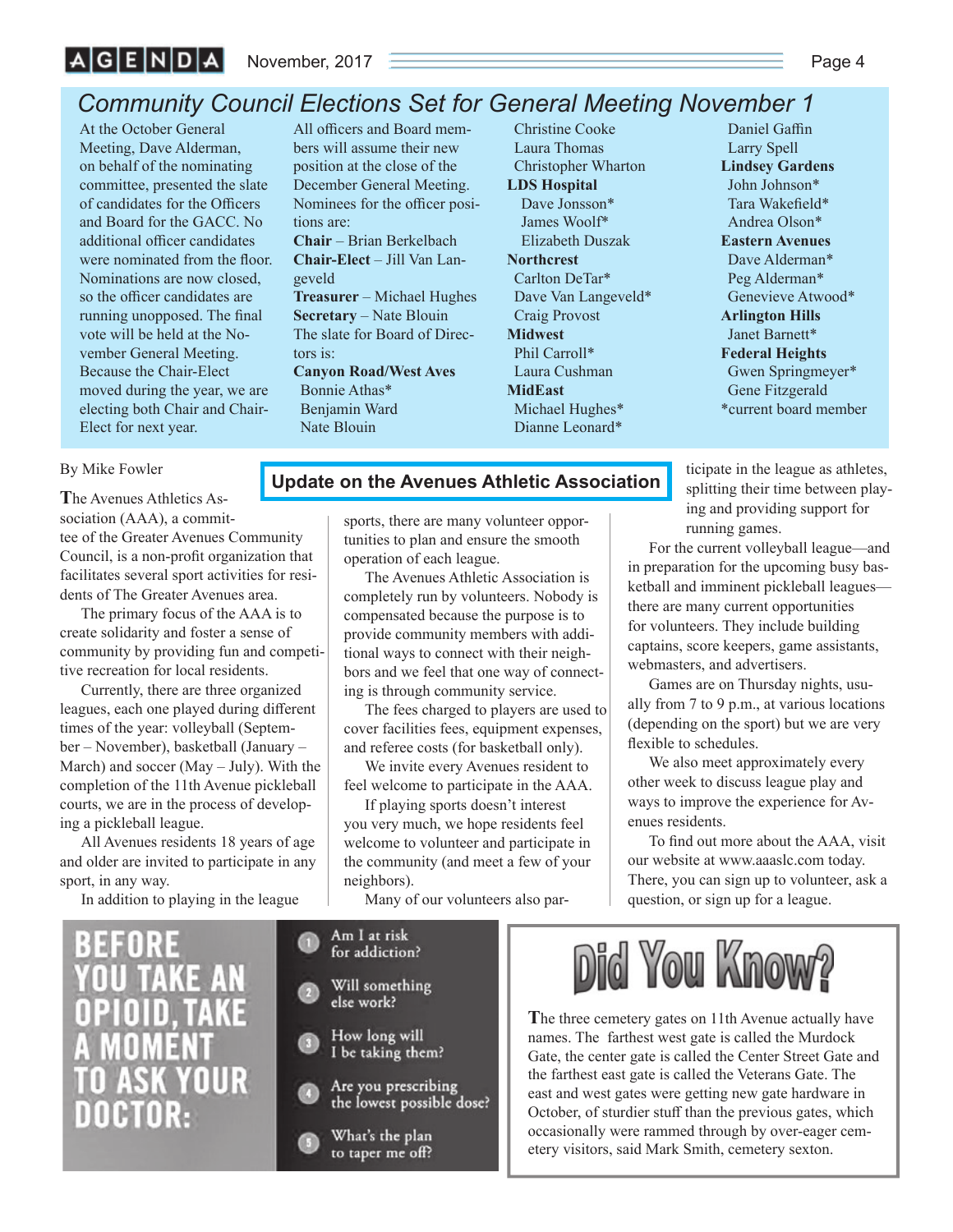### **Volunteers needed**

## **Avenues Community Will Have A Float In 2018 Days Of '47 Parade**

by Chuck Clark

### **Avenues Community Float for 2018 Days of '47 Parade**

**H**istorically, Days of '47 Parade floats representing the Salt Lake Avenues neighborhood have been sponsored by one of the local LDS stakes.

However, for the first time ever, the Avenues Community has been given the opportunity to enter a float in the 2018 Parade based on an inclusive vision for the entire neighborhood.

The 2018 Days of '47 Parade theme is "Pioneer Stories — Foundation For The Future". With the full support of the Days of '47 Leadership, we will expand this theme beyond the Mormon Pioneers to honor all pioneers who came to the Valley of the Great Salt Lake from 1847 through 1869 when the railroad was completed.

Our intent is to honor all pioneers who contributed to building the foundations of the great city we enjoy today. We will not only acknowledge the Mormon Pioneers but will also highlight pioneers of other religious communities as well as educators, business people, miners, railroad workers, etc.

This is an inclusive vision that we hope will attract and bring together many like-minded neighbors from among the wonderful diversity of human perspectives represented in the Avenues.

Do you have creative, design, engineering, construction, artistic, organizational, or any other practical skills that can help produce an Avenues Community float?

Would you like to participate in a fun and unifying neighborhood project where literally everyone is truly welcome and valued? Please join us! Please send email to Chuck Clark, cclarkcclark@gmail.com for more information.

### **Old 7th Avenue Tennis Courts Await New Role**

**T**he venerable and long unused tennis courts next to the Cemetery entrance have been torn up and are slated to be a grassy area as an extension of the Lindsey Gardens Dog Park. Under the



**Cemetery** Master Plan, the area could someday become a maintenance hub for the Cemetery.

# **3 WAYS TO USE WINTER SQUASH**

Winter squash are some of my favorite vegetables and are something you should be incorporating into your diet. Winter squash include acorn squash, butternut squash, spaghetti squash, and pumpkin. Packed with vitamins A and C, antioxidants, and fiber, winter squash is also a nutritious option.

These squash have thicker, tough shells, so you'll want to separate the flesh from the shell. Although more difficult to get to, the thicker shell ensures they have a longer shelf life, which can extend for months.

**1. Roast:** Roasting will help caramelize the squash and make it taste even sweeter. For acorn and butternut squash peel and seed, then cut into 1" chunks. All you need is olive oil and salt and pepper to season. For spaghetti squash, cut it in half and seed it. Pour some water in each side. Use a fork to scrape out the flesh

### **Ali Spencer, RD**

after cooking. Use in lieu of noodles in your favorite dish, or season with salt and pepper.

- **2. Soups and Stews**: You can put cubed squash directly into a stew or chili. Or consider using roasted and pureed squash for a really creamy consistency. Butternut, acorn squash, and pumpkin are great options for this method. Even better you can use canned pumpkin for this too. You get a creamy consistency without all the fat from cream!
- **3. Roasted Seeds**: In your winter squash cooking quests, you're bound to end up with seeds. Save them and separate them from pulp and strings. Rinse with water, pat dry and place in one layer on a parchment paper or foil-lined baking sheet. Toss with a bit of olive oil and your favorite seasonings and roast for 15 minutes.

Helping People<br>Live the Healthiest Live Decrible Lives Possible.



ldshospital.org | 801.408.1100